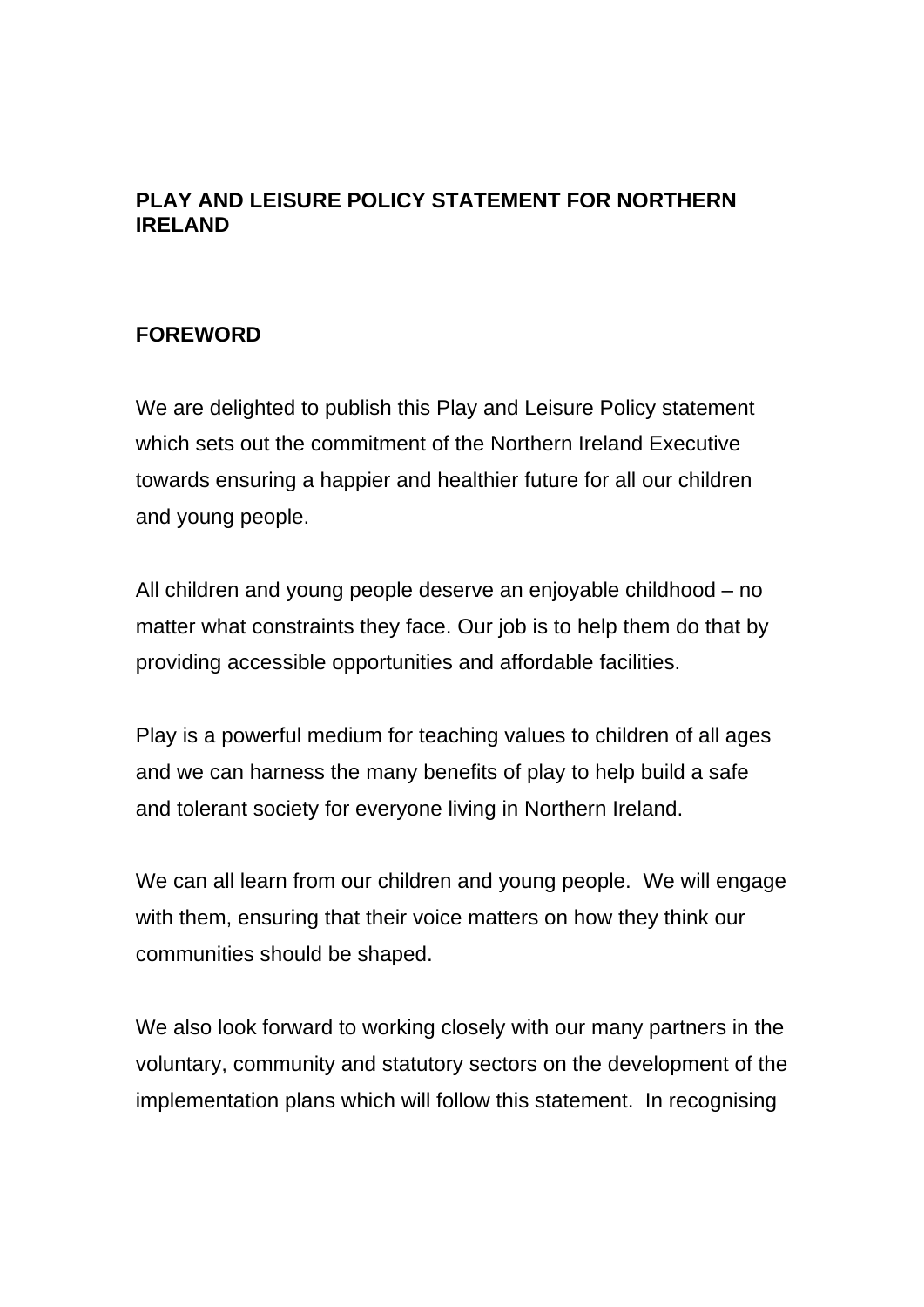the very different needs of the age groups, we are planning two separate implementation plans: one for 0-11 years and one for 12-18 years. Work on these will begin this year with a view to consulting on them in 2009. The membership of these groups will be drawn from a wide range of stakeholders.

We are grateful to all those adults and children who responded so positively to the consultation last year. Their endorsement has confirmed our intention to spearhead this exciting new period for children and young people.

Rt Hon Jeffrey Donaldson, MP, MLA **Gerry Kelly, MLA Junior Minister Junior Minister**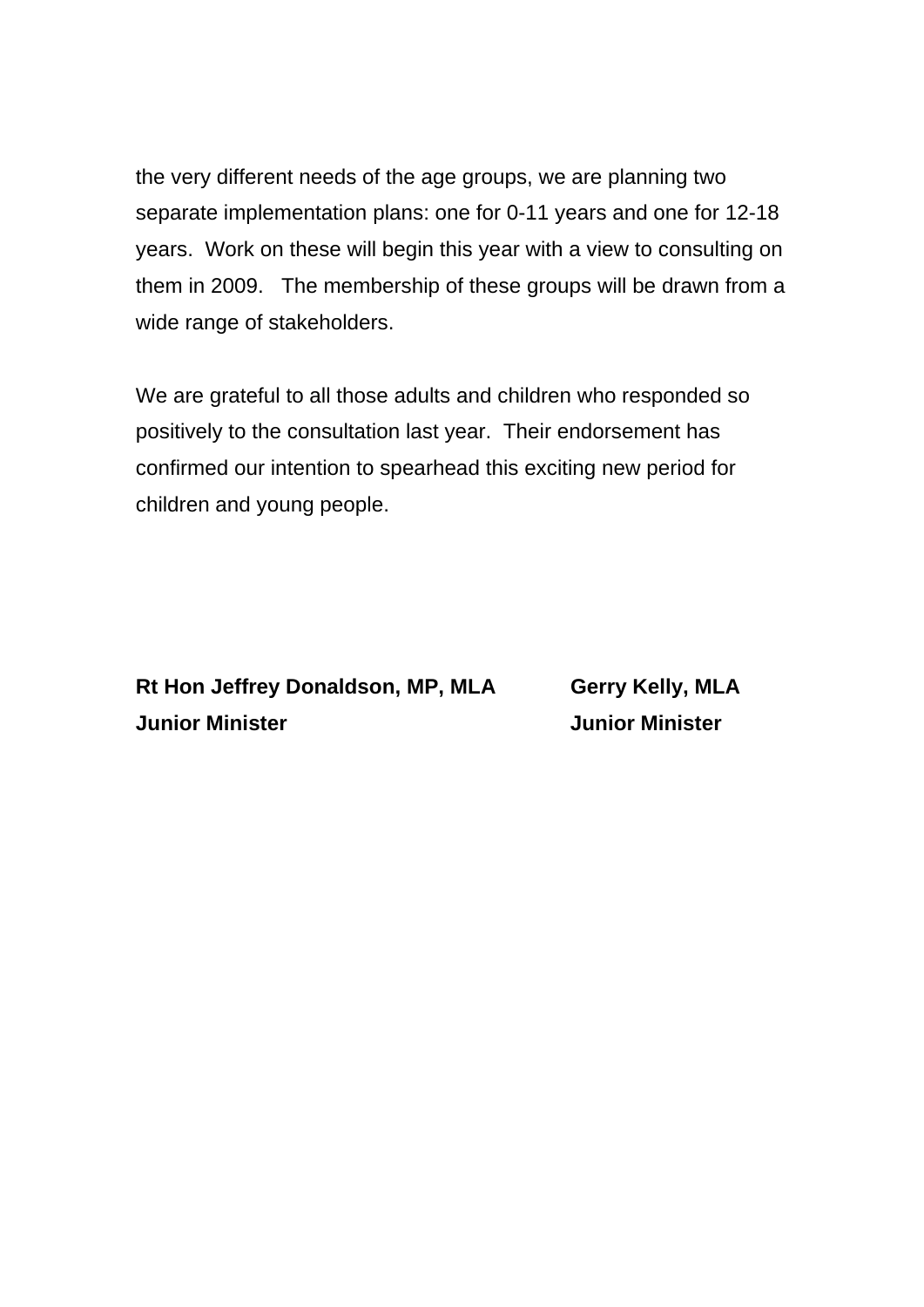**The vision for play is:** 

# **to recognise, respect and resource play is to recognise, respect and value childhood**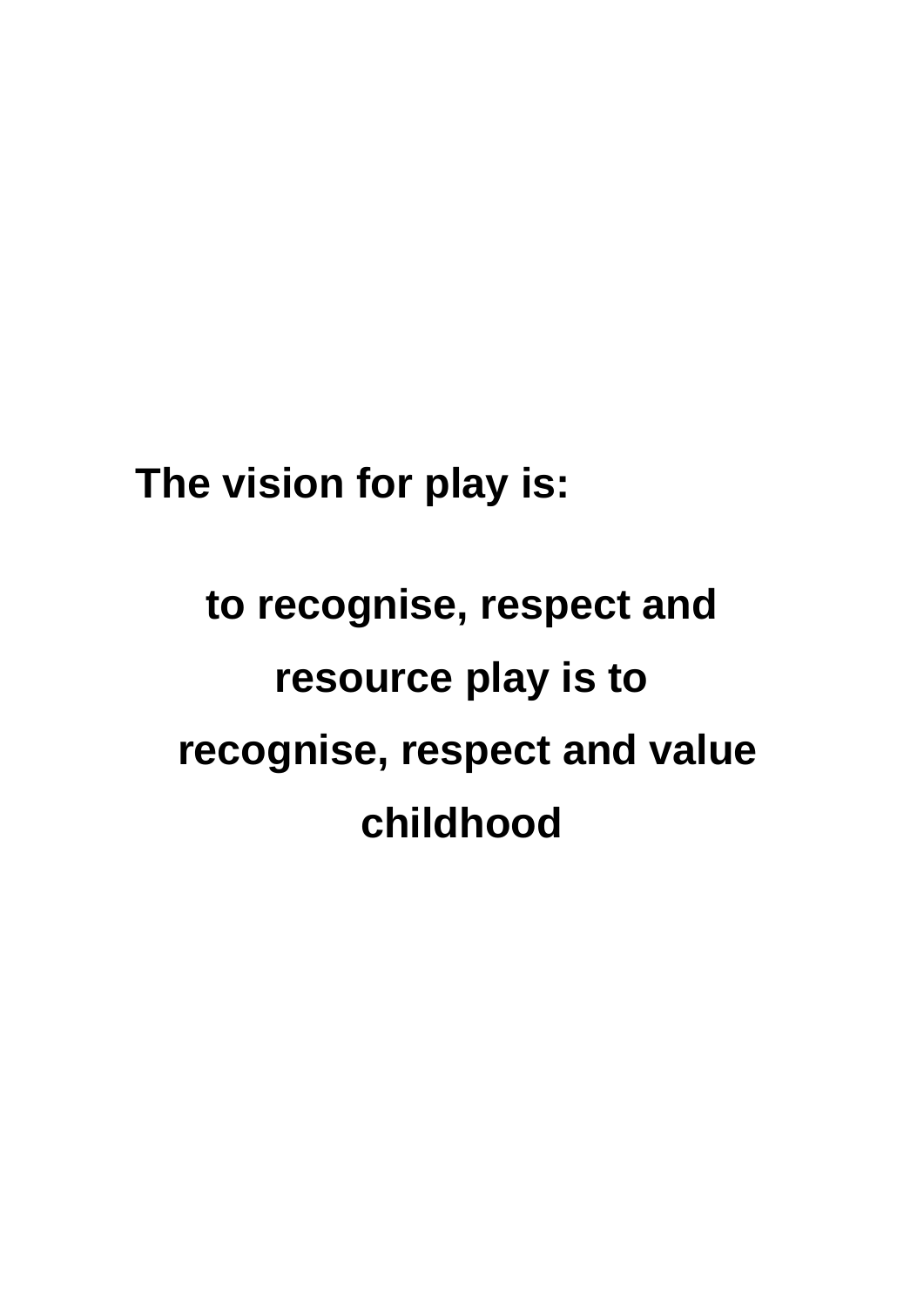We offer this policy statement to reflect the value that we, in the Northern Ireland Executive, place on play and leisure to the lives of children and young people in our society. It reflects our commitment to those children and young people and to their right to engage in play and leisure activities.

A play and leisure policy for Northern Ireland will be anchored within, and will help deliver on, the aims of the ten-year strategy for children and young people. Our aim is to improve current play and leisure provision for all children and young people aged  $0-18$  years<sup>1</sup>.

The ten-year strategy has its foundation in the United Nations Convention on the Rights of the Child, which was ratified by the UK Government in December 1991, and which recognises the importance of play and leisure activities for the child.

In seeking to ensure full implementation of Article 31 of the Convention, we intend that this policy statement should contribute to creating an environment that respects and progresses the right of children and young people to play and underpins a strategy for providing for children and young people's play and leisure needs.

Socially, there is growing interest in the area of children's play. Opinion polls and surveys show a strong demand from adults and children alike for 'places to go and things to do' for children and

 $\overline{a}$ 

 $1$  For the purposes of the play and leisure policy, a child/young person is defined as someone up to 18 years of age. For children who are/have been in care or children with a disability, the age limit extends to 21 years.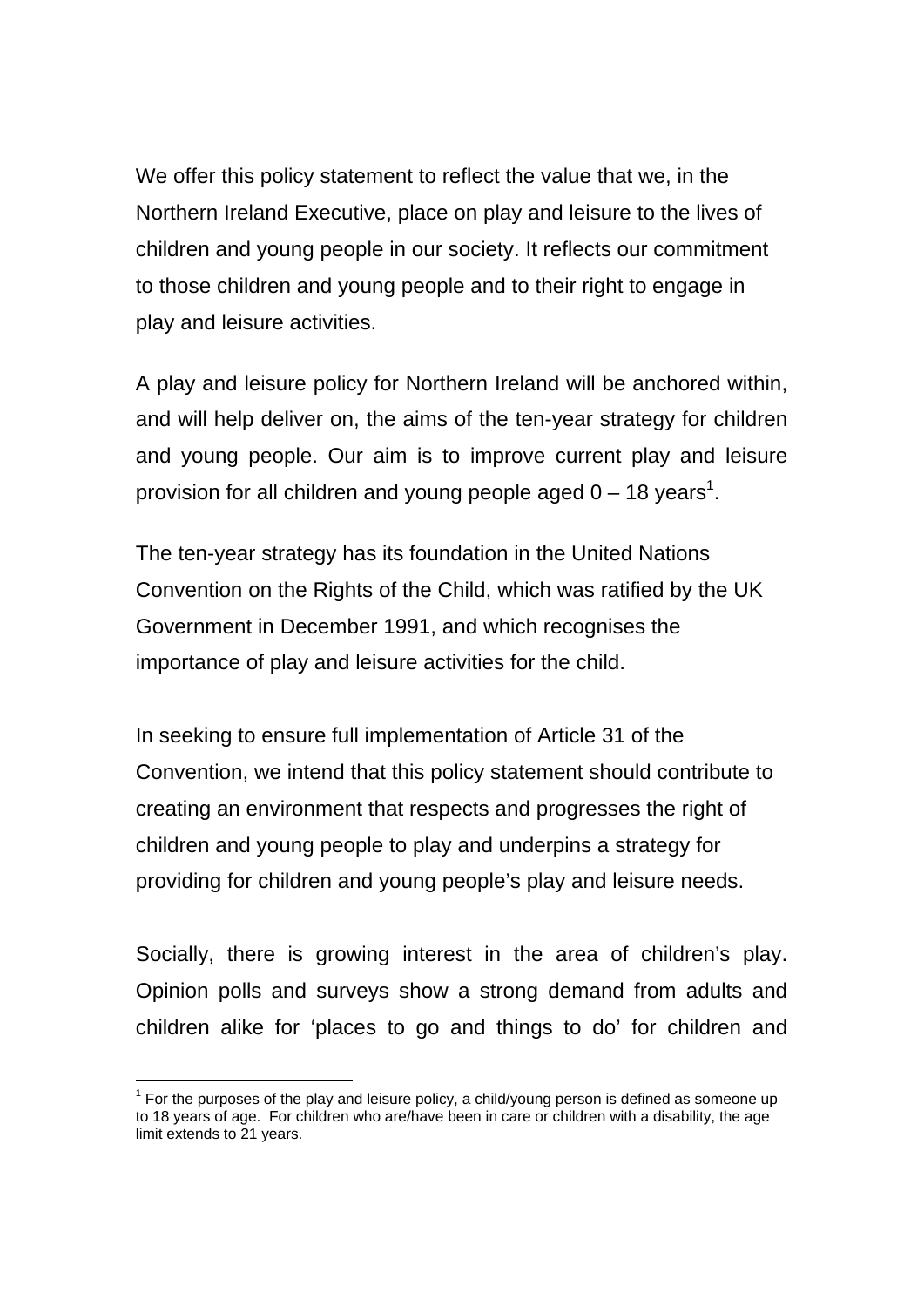young people. Politicians and opinion formers are interested in exploring how good play and leisure opportunities can help improve quality of life and safety in neighbourhoods, tackle obesity, promote children's health and well being, support children's development and build community cohesion. There is a growing view that good play experiences are not only an essential part of every childhood, but also a key public responsibility and an expression of our shared social obligations towards children.

We recognise that particularly vulnerable groups of children, such as those in poverty and those with disabilities, may need additional support to gain maximum benefit from play. We will therefore ensure that the development of the implementation plans takes account of the needs of a range of vulnerable groups.

The Play and Leisure Policy for Northern Ireland, at present, does not include play experiences and opportunities taking place in funded playgroups, nursery classes or school settings. These are covered by the Pre-school Curricular Guidance and Northern Ireland Curriculum documents. It is anticipated the use of play and leisure facilities in school environments by local communities will however be considered when the policy moves into the Implementation Phase.

Every society which is aiming to build a better future needs to invest culturally and economically in its children. A community that is confident about itself and confident about its future will ensure that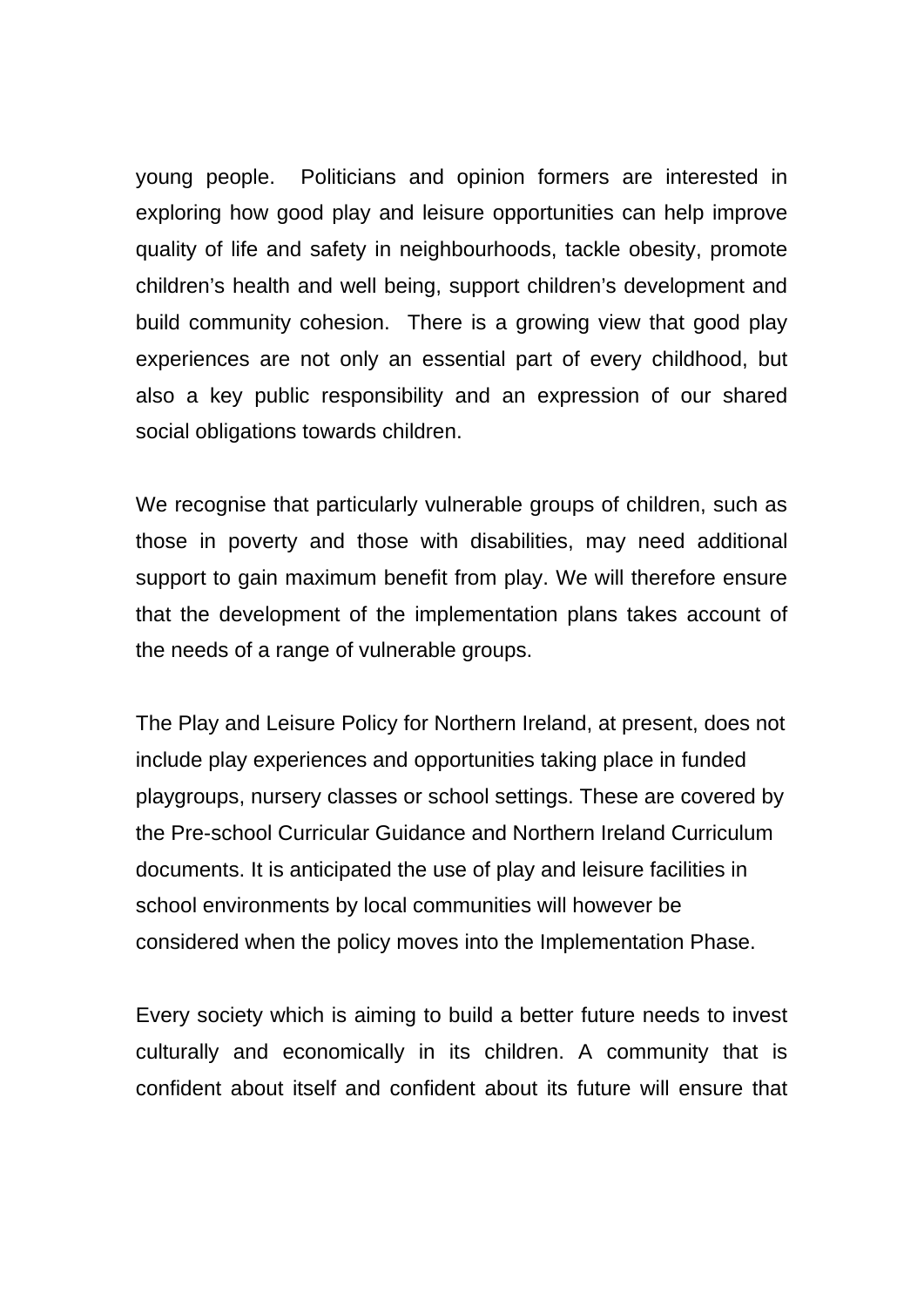children are a highly visible part of its society and are given the best possible start in life.

 keepers and first informal educators of children. The DHSSPS draft We recognise the key role parents and grandparents play as gate family support strategy – Families Matter - aims to help families and parents with support when they need it, so they can raise children and young people to flourish and achieve their potential. Although the strategy does not include specific references to the promotion of play, through initiatives supported under the strategy such as parenting education, it complements the ethos of the Play and Leisure Policy in achieving positive outcomes for children. It is intended that parents and grandparents will be actively involved in the development of the implementation plans.

We also recognise the valuable contribution which local government already makes to play and leisure provision for children and young people and we consider our colleagues in local government to be vital players in taking this policy forward. We will be working closely with them on developing implementation plans and will engage with them on resourcing issues to seek the best way forward.

Play is not the responsibility of a single service agency or provider. Whilst the Office of the First Minister and Deputy First Minister has taken the lead in coordinating policy on play and leisure, all government departments are committed to contributing to the development of the policy and to future action plans. It is intended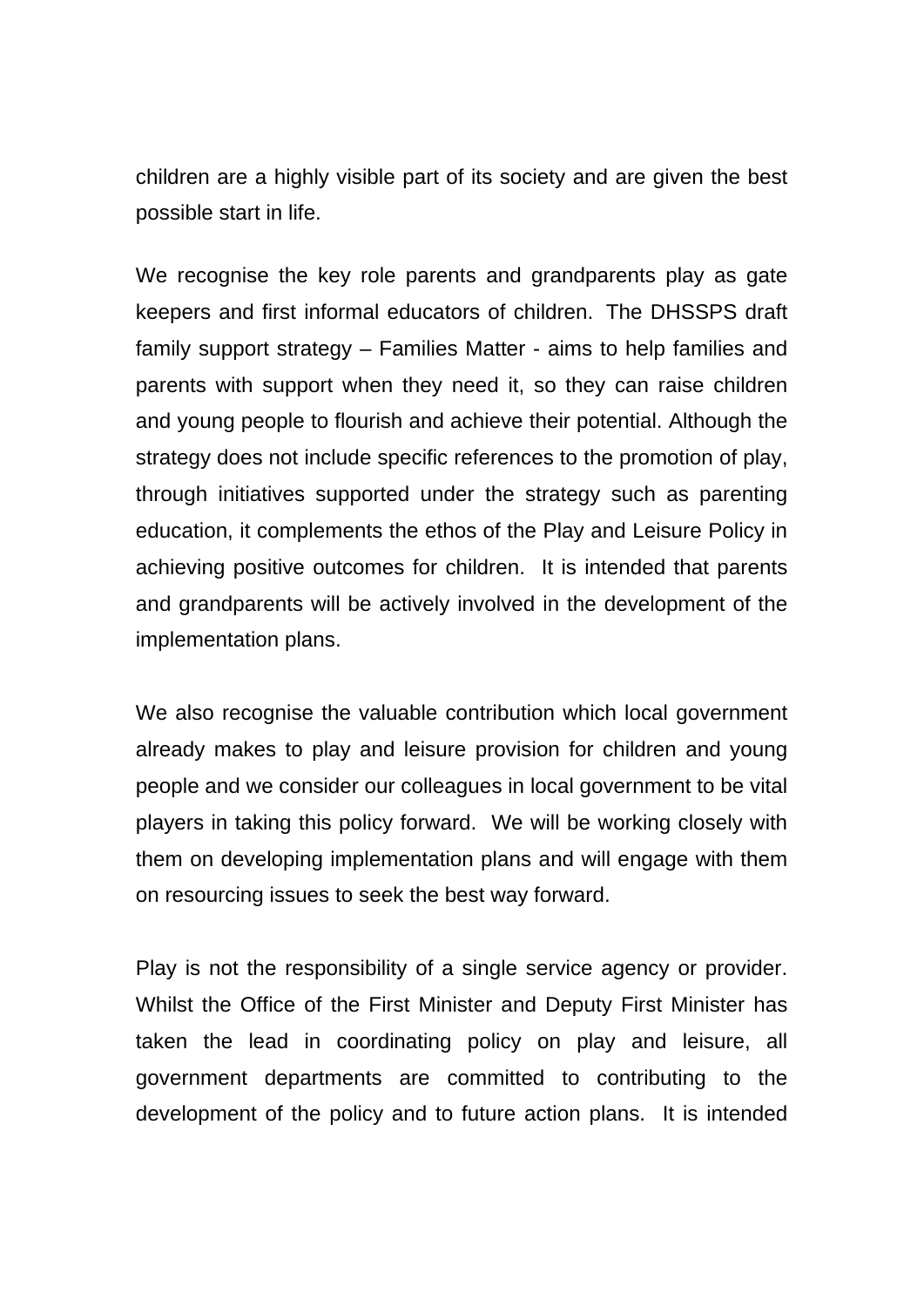through this play and leisure policy for Northern Ireland that, in the context of a finite public purse and competing agendas, the crucial role of Play and Leisure in children's lives is understood and afforded the appropriate consideration.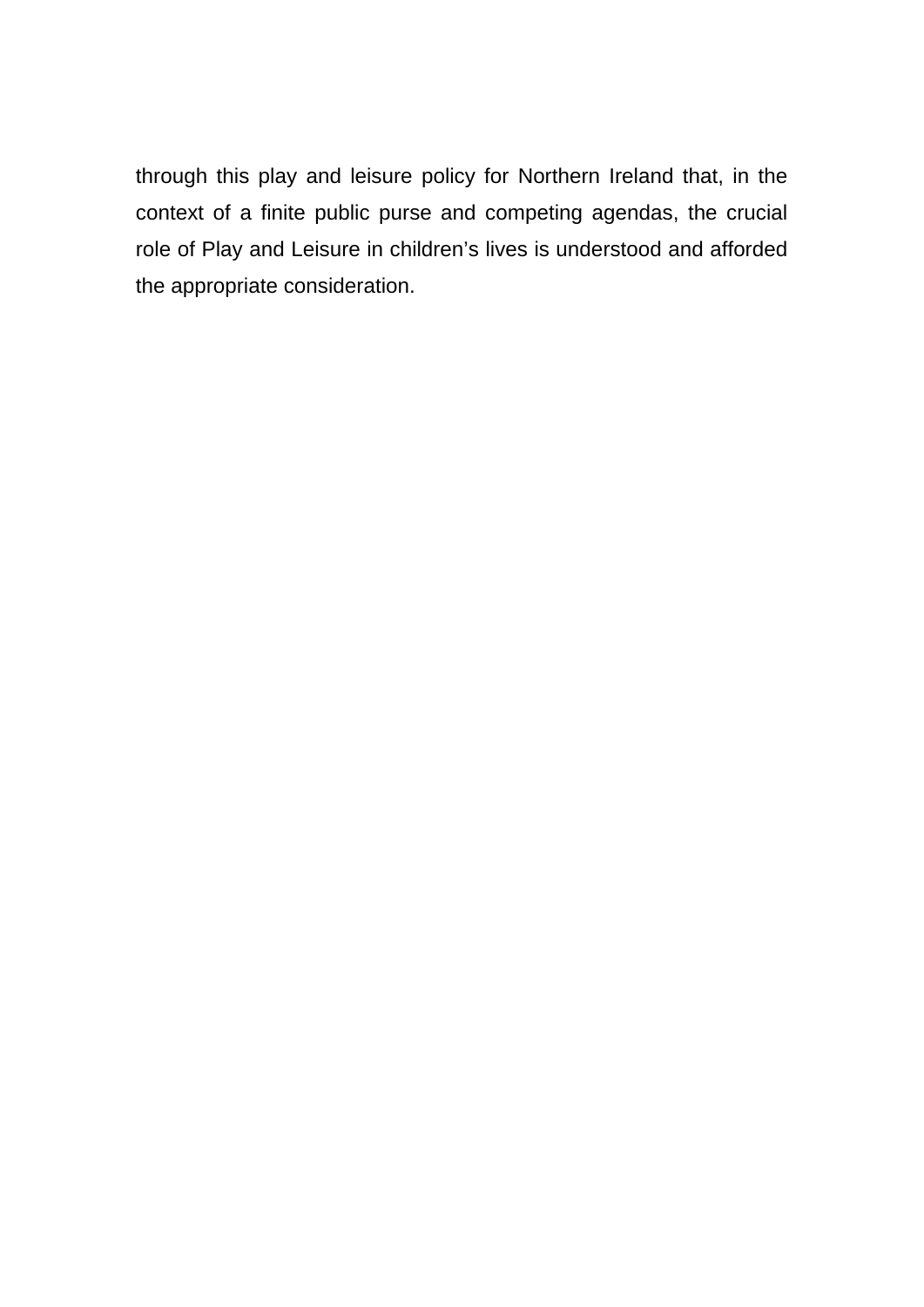# **How play<sup>2</sup> will contribute to the aims of the ten-year strategy for children and young people**

Play is central to children's lives and an evidence based policy on play will have a significant impact on the positive outcomes for children and young people we committed to delivering through the ten-year strategy. The ten-year strategy for children and young people published by OFMDFM in June 2006 sets out six high level outcomes, namely:

- Healthy;
- Enjoying, Learning and Achieving;
- Living in Safety and with Stability;
- Experiencing Economic and Environmental Well-being;
- Contributing Positively to Community and Society
- Living in a Society which **r**espects their **r**ights.

 $\frac{2}{\pi}$ The term 'Play' is used throughout this section to refer to both play and leisure.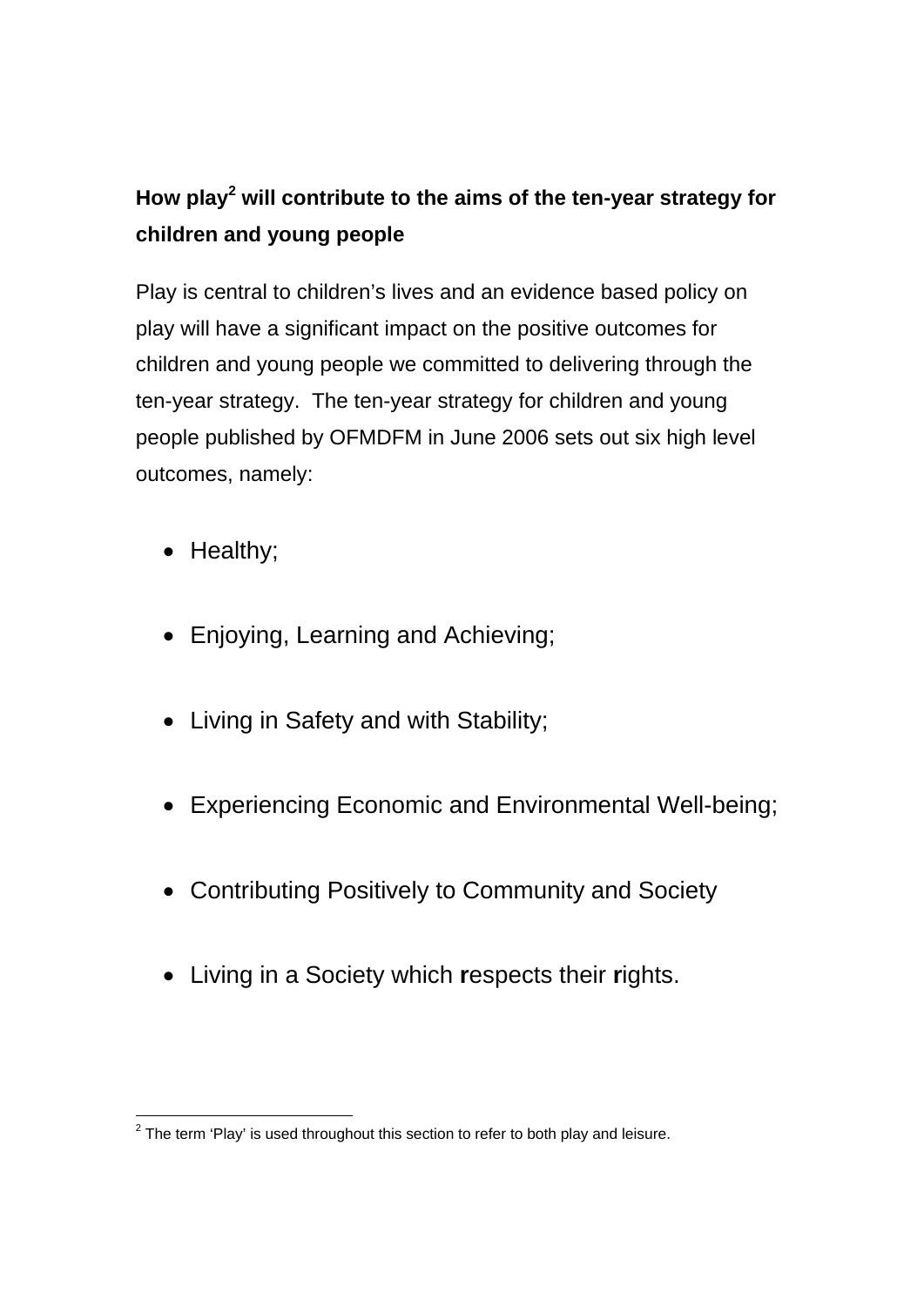The section below explores how play links directly to these high level outcomes.

# **Healthy**

Play is crucial to children's health and development. There is currently major concern about the physical health of children. Much of this concern focuses around low levels of physical exercise. Children's play, especially outdoors, offers many opportunities for physical activity. For children to get the maximum developmental and experiential benefit from their play they need to have access to a range of play experiences and opportunities and be involved in different and distinctive types of play.

Play opportunities enhance the mental health of children and young people. Research highlights the importance of children being able to play, take risks and to use their own initiative. It is essential for them to have opportunities to practice making and consolidating friendships and to deal with and resolve conflict – these are the basic skills needed to become "emotionally literate".

The Fit Futures  $^3$  task force for Northern Ireland in examining the options for the prevention in the rise in levels of obesity in children and young people highlights the role of play in developing in young children an active and healthy lifestyle. Government departments and agencies have a major role in ensuring opportunities for active

 3 DHSSPS published March 2006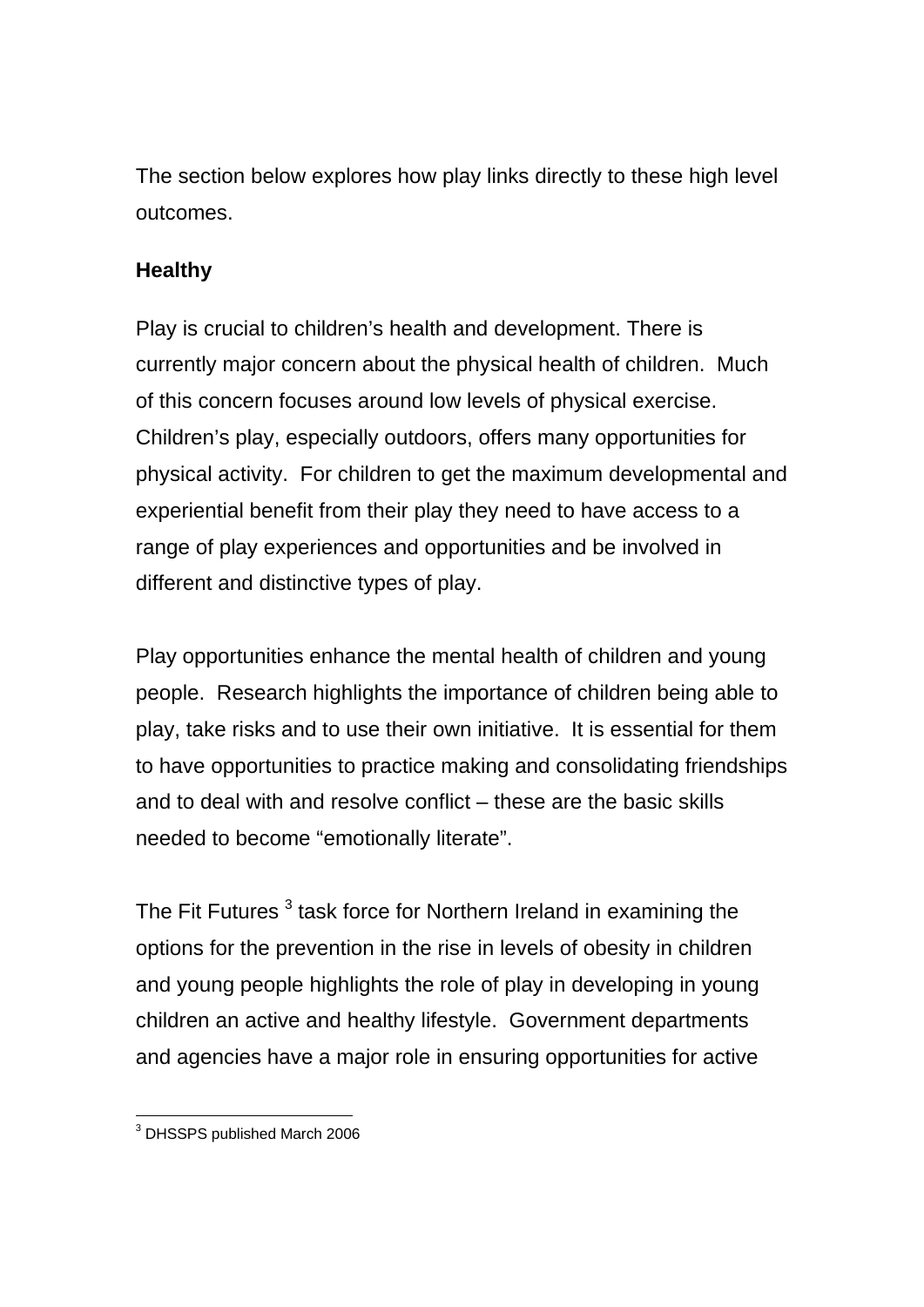play are available and accessible to children. Research indicates that the levels of obesity in children and young people are increasing in Northern Ireland year on year at a huge cost to individuals, families, communities and society as a whole. Fit Futures calls for investment in and joined planning for the creation of an environment where children are motivated and supported to access a range of readily available, quality, enjoyable opportunities to be active and to eat healthily.

It is essential that the needs of sick children both in hospital and in the community are also recognised and the expertise of Play Specialists in delivering the role and working with both children and their families actively encouraged.

For children and young people who are sick or have a long-term medical condition, play acts as a means of communication for that child or young person. It can assist the child or young person to act through a situation and overcome their fears and anxieties and also act as a relief from traumatic, stressful experiences.

Play can be used to prepare a child for a medical procedure and also as a support and distraction during and following the procedure. It also has a vital role in helping a child or young person understand and adjust to their illness/condition and in many cases explaining how to manage and cope with the diagnosis.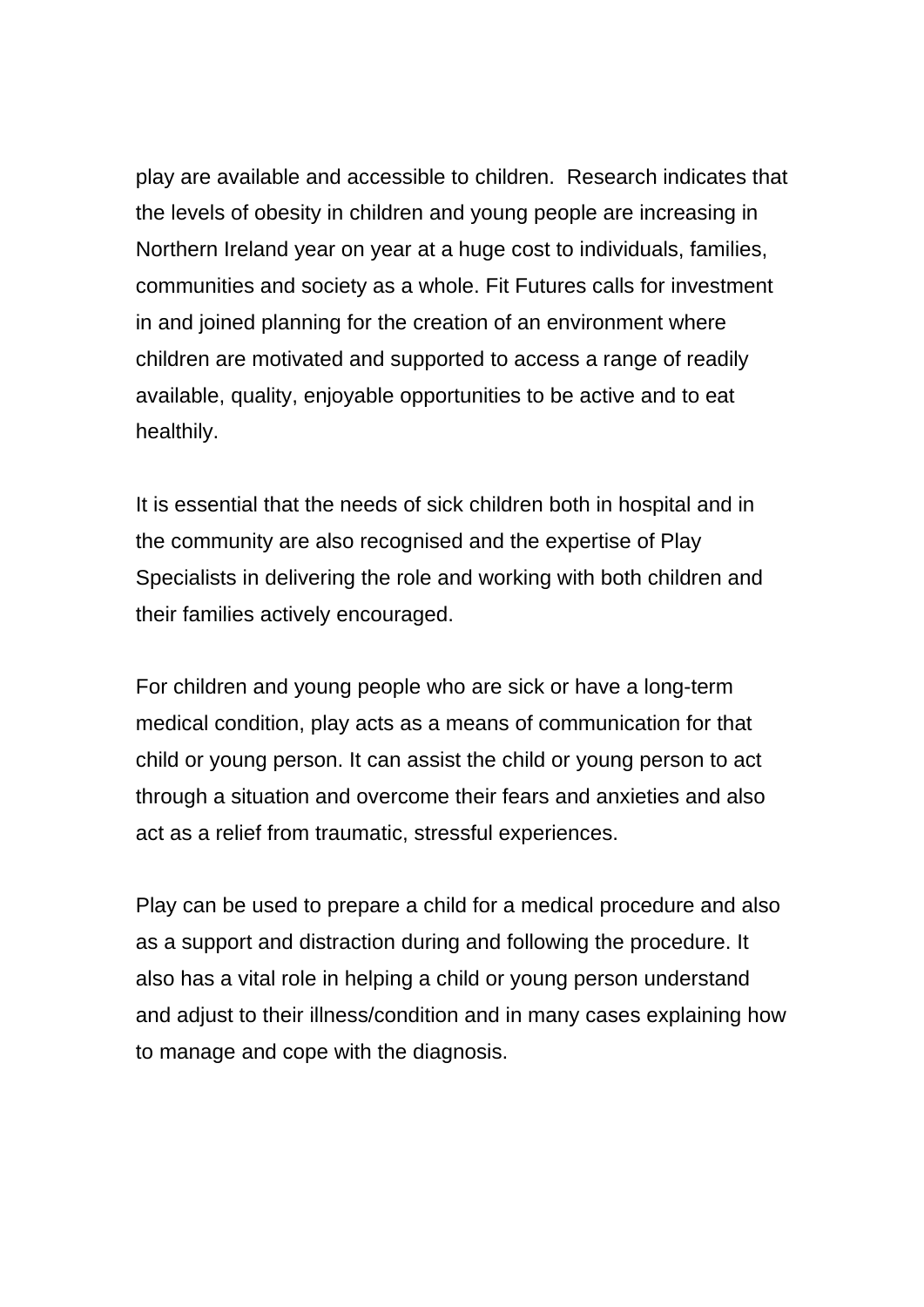Play is not an optional extra in the treatment and management of sick children and young people but an essential and vital part of the child's whole recovery as well as development. Therefore opportunities for play for sick children, and the specialists who deliver this role, need to be integral when providing and delivering care.

#### **Enjoying, learning and achieving**

The essence of play is fun, enjoyment and achievement. It is widely accepted that in early childhood most of children's learning is acquired through play. When playing, children define their own goals and interests, decide what is success and failure and pursue these goals in their own way. Play allows children and young people to explore boundaries, test abilities, use initiative, take risks and make mistakes without fear of failure. Motivation for play, exploration and discovery comes from the child. When fully absorbed in play, children feel satisfied with what they have achieved. Play is a child's work; the playful child is an achieving child.

Play promotes increasing levels of flexibility for children and young people. Advantages associated with children's play include the development of problem-solving skills, supporting their language development and literacy, developing their social skills, expressing emotions, developing imagination and creative interests and abilities.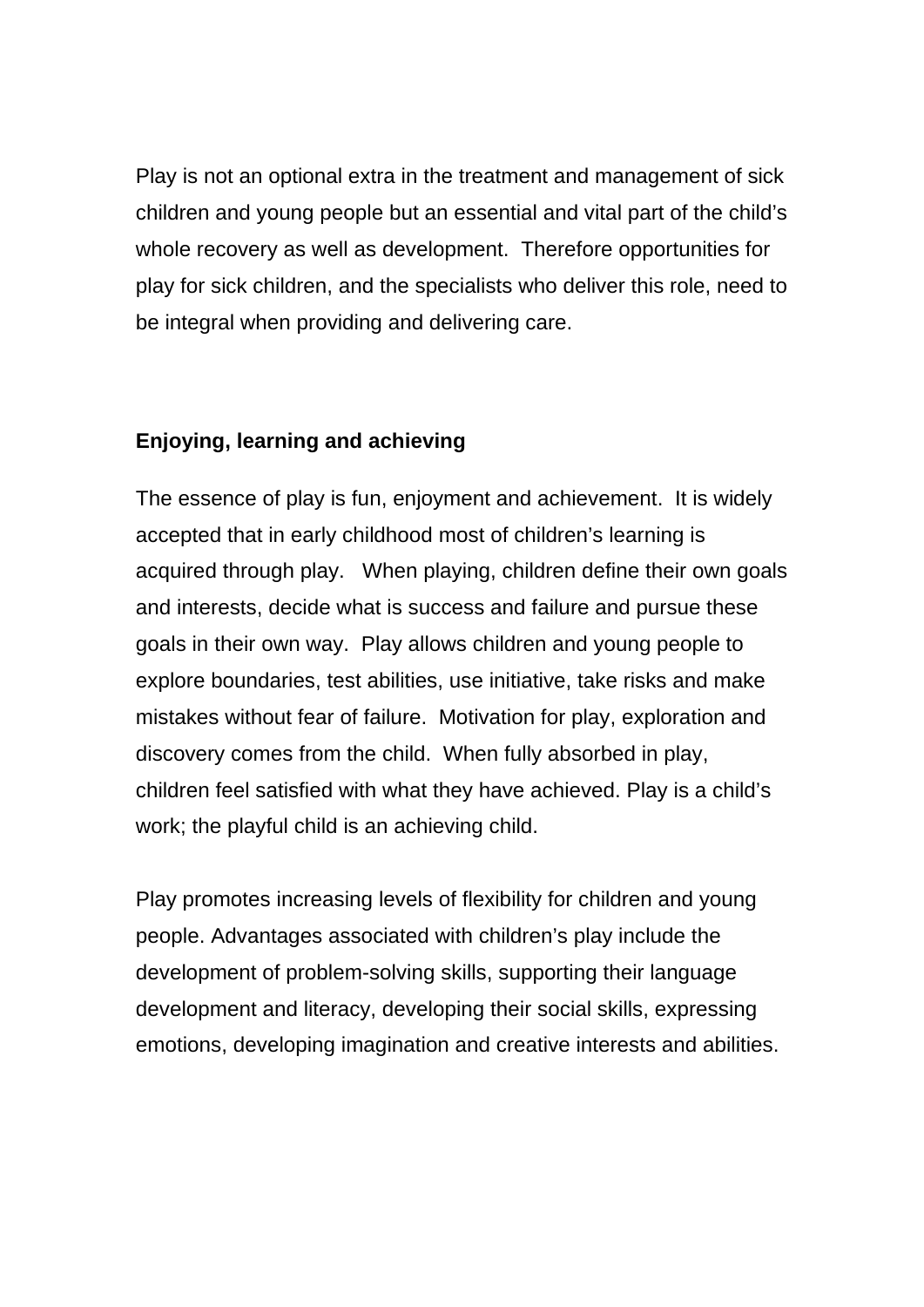The Consultation on the Strategy for Sport and Physical Recreation in Northern Ireland, 2006 – 2016 supports the value of play for children in developing physical literacy and promoting lifelong physical activity from a young age.

The Northern Ireland education system has recognised the value and importance of play for learning with the introduction of The Foundation Stage, recognising that learning is most effective when children learn through enriched play-based experiences, building on their natural curiosity and wonder at the world. The Early Years Strategy will ensure age appropriate play continues to be at the heart of child development and well-being.

This reinforces the point that play is about having fun: it needs no other end point and it is important that we work to create spaces, both in rural and urban areas, and in a range of settings where children are enjoying themselves and having fun.

#### **Contributing positively to community and society**

Play makes an important contribution to community life. It is a crucial medium for social interaction and for forming, maintaining and negotiating relationships. Children learn from the way others and the environment react to their play, the effects of their actions and value others place on them. Play helps a child develop their skills and knowledge and ensures they are valued as active community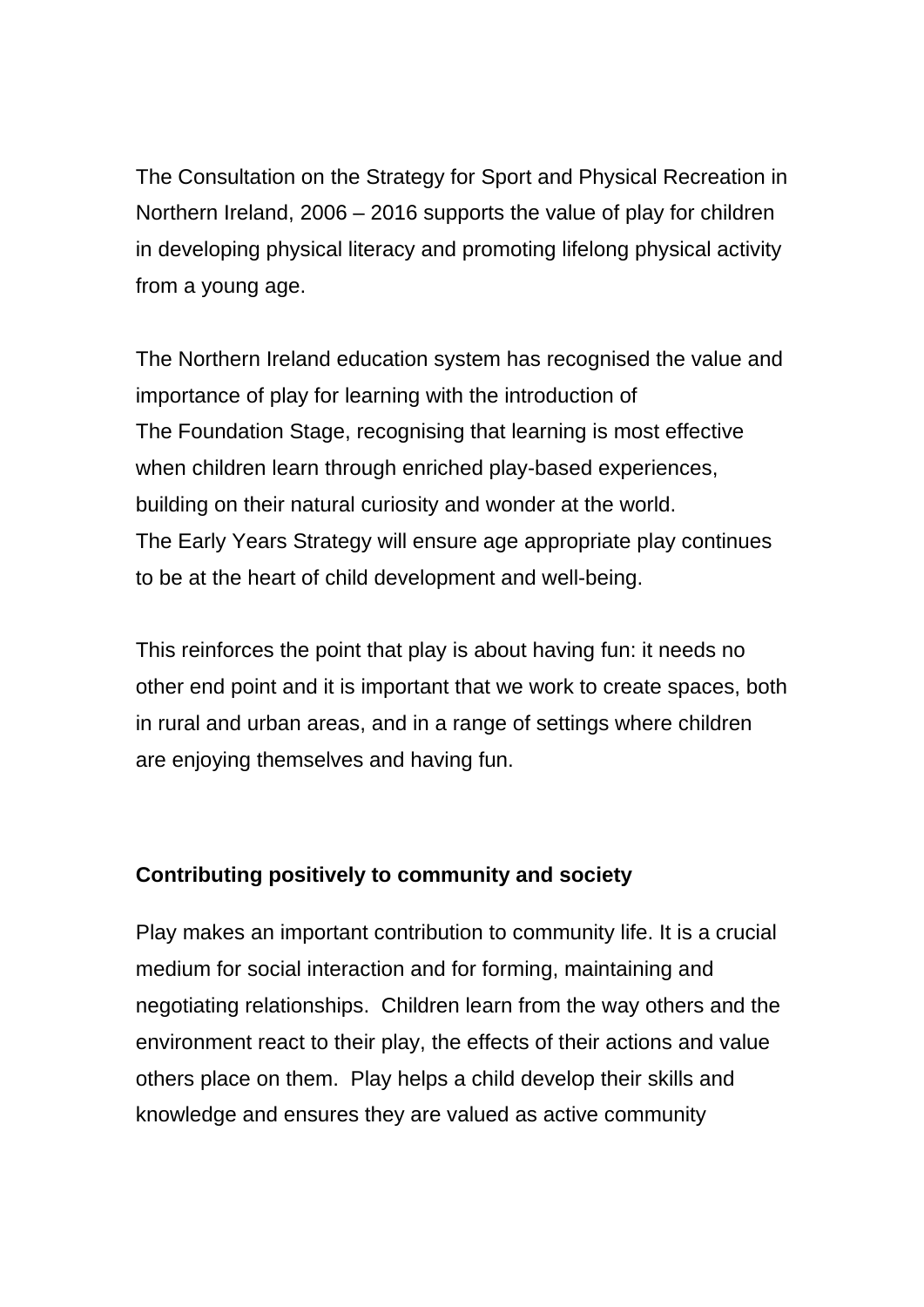members. Children contribute to the community and to society when they are visible, when the environment within which they live maximises all opportunities for play – play is a significant part of children's contribution to community and society. Facilities used for play are frequently seen as focal points for communities and offer opportunities for real social interaction for children and for the wider community and supports the development of a greater sense of community spirit.

#### **Living in safety and with stability**

Good play provision and appropriately designed spaces for children create a positive environment and contribute to the sense of well being and security children have with their surroundings. Children have a greater sense of ownership and belonging and are more likely to be protective of the places that are designed to meet their needs. Research shows that play can make a valuable contribution to reducing children's behaviour that is socially unacceptable, thereby creating a safer and more stable environment for all children and young people.

 informal contact among neighbours, particularly through well Where communities and environments are configured to maximise developed and appropriate opportunities for play, the streets are safer, children are taken better care of, people are generally happier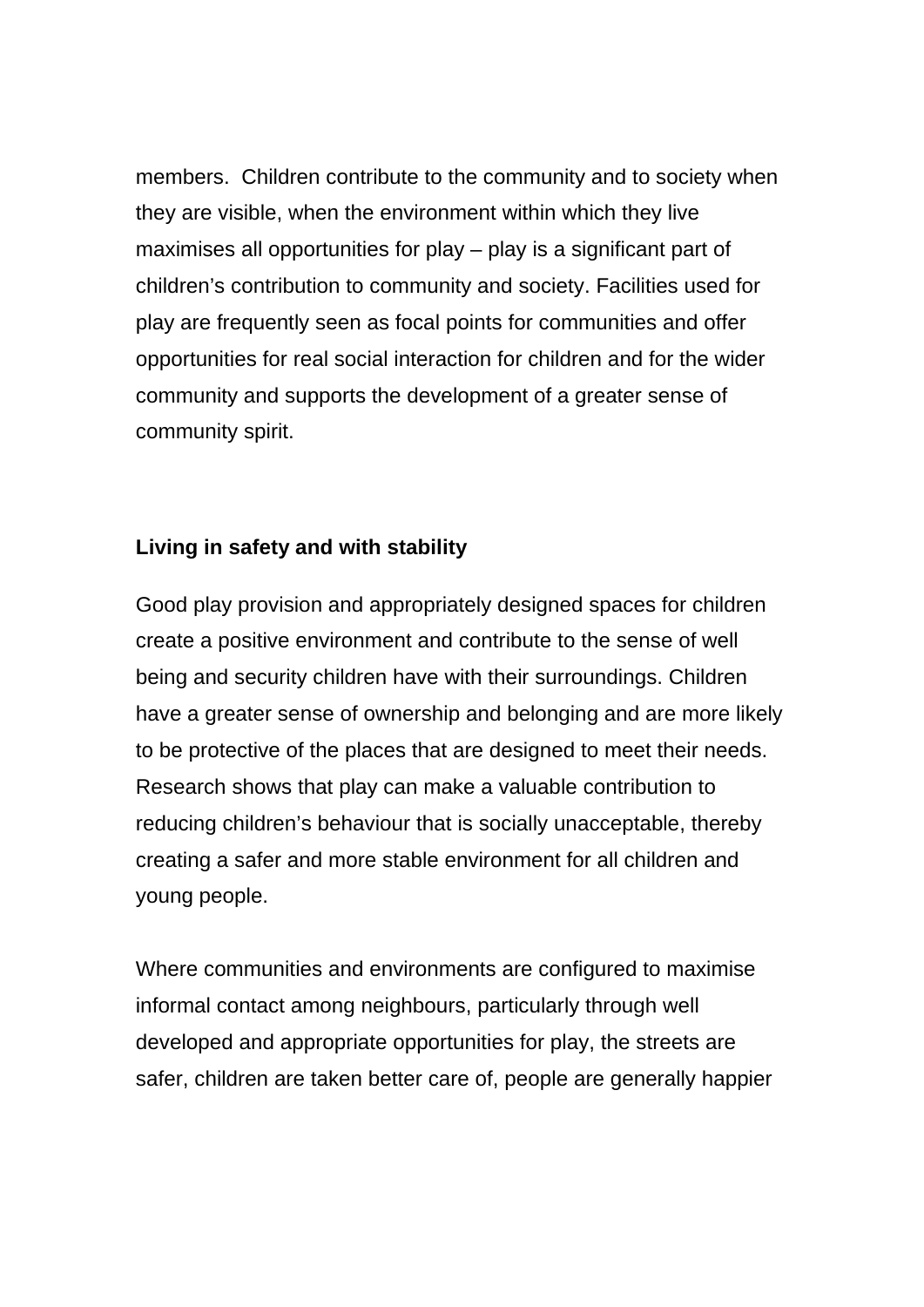with their surroundings, and there is increased social participation in local activities and reduced risk of crime, graffiti and violence.

#### **Experiencing economic and environmental well-being**

There is now overall agreement on the role of play in the contribution to the development and sustaining the sort of human and social capital needed to support economic and environmental well being. It is more beneficial in terms of social and economic development to take a broad view of the way in which skills are produced in a modern economy and to encourage a greater focus on non-institutional and non formal sources of skill formation to produce a variety of skills that are more useful to a modern economy. Scholars refer to a characteristic of skills and ability formation whereby more able people acquire more skills and more skilled people become more able. For more robust economic models, policy and investment needs to focus on those areas that address the ways in which children acquire skills and develop ability: central to this focus is play.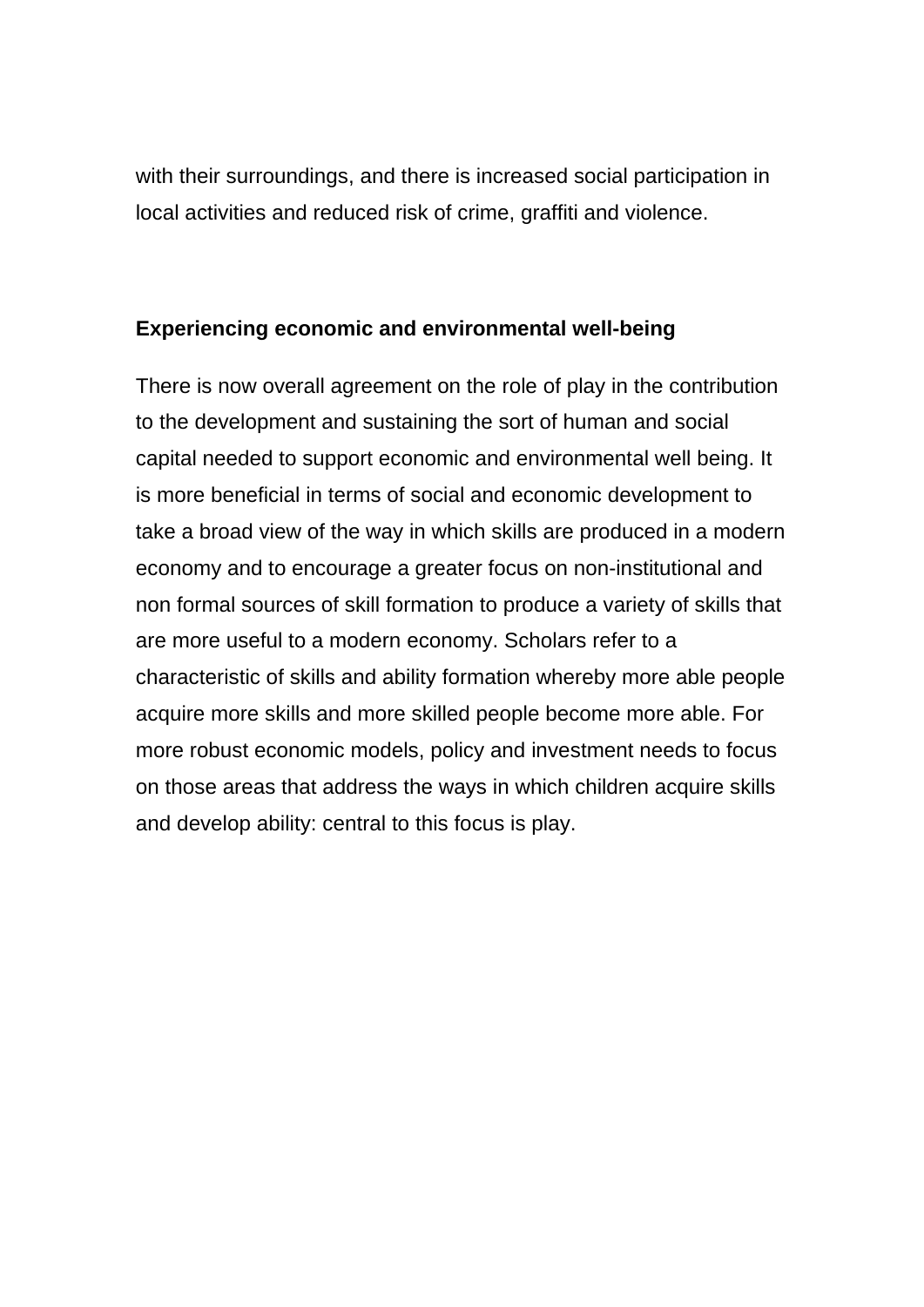#### **Living in a society which respects their rights**

The UN Convention on the Rights of the Child underpins the right of every child to play.

Patricia Lewsley, the Commissioner for Children and Young People for Northern Ireland has emphasised children and young people's right to play and the government's responsibility to act.

"*Play is a vital part of children's development, contributing to growing social and educational skills, and has benefits in terms of improved physical development, such as reducing the risk of obesity and improving mental health.* 

*Safe, engaging and appropriate facilities must be designed, taking into account the views and experiences of young people themselves, not just handed down from on high. Appropriate play policy from Government, as well as local authority action, can provide the framework for these facilities to be developed.*" (Patricia Lewsley, Sept 2007.)